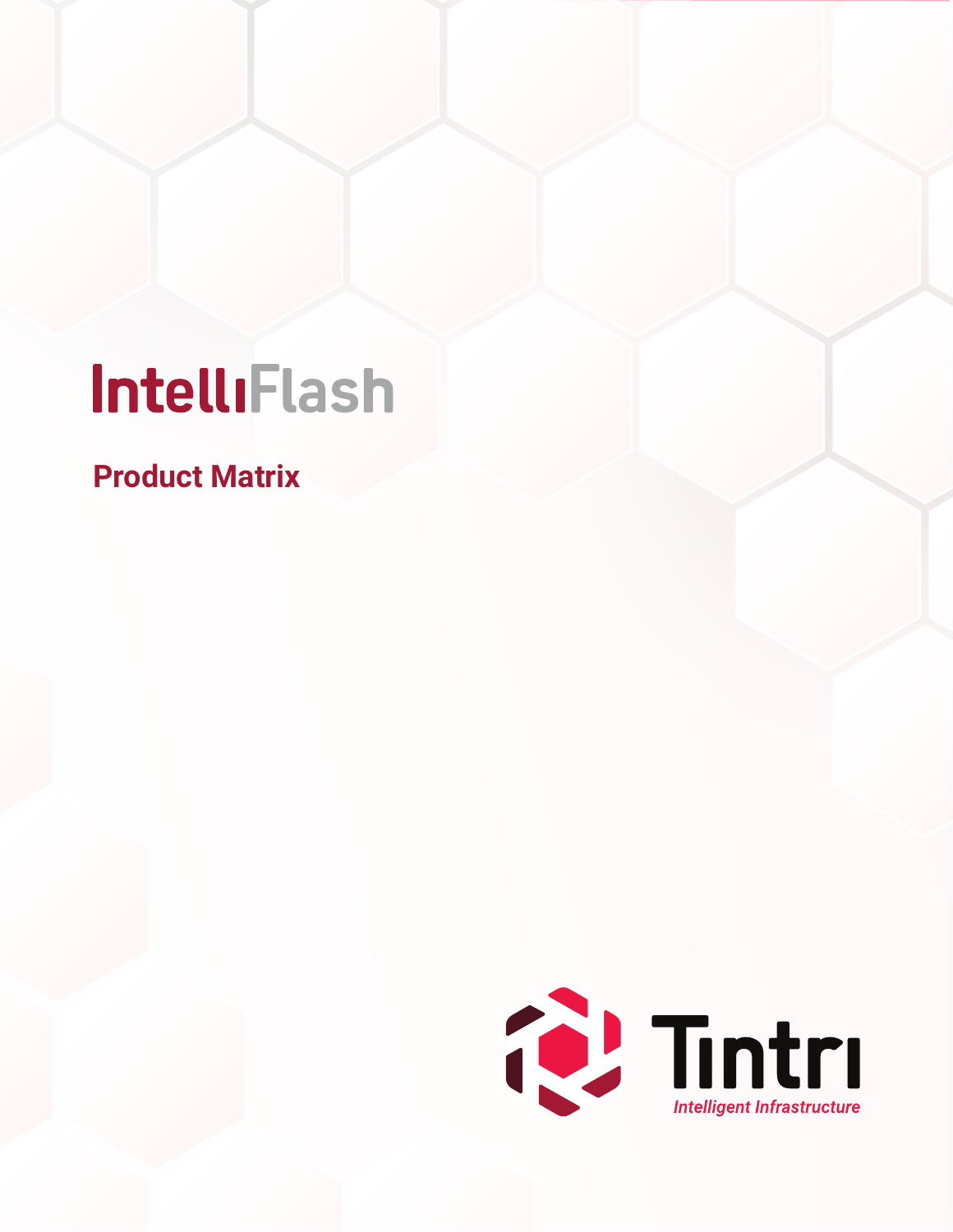# **IntelliFlash NVMe™-Flash Storage Systems**

| <b>Models</b>                                              | N5100-Series                                                                                                                                                                                                                             | N5200-Series                                                  | N5800-Series       |  |
|------------------------------------------------------------|------------------------------------------------------------------------------------------------------------------------------------------------------------------------------------------------------------------------------------------|---------------------------------------------------------------|--------------------|--|
| <b>Storage Capacity</b>                                    |                                                                                                                                                                                                                                          |                                                               |                    |  |
| NVMe Flash Capacity (TB) <sup>+</sup>                      | 46 to 92                                                                                                                                                                                                                                 | 23 to 184                                                     | 19 to 154          |  |
| <b>Expansion Flash RAW Capacity</b><br>$(TB)$ <sup>+</sup> | Up to 276                                                                                                                                                                                                                                | Up to 1105                                                    | Up to 2212         |  |
| All-Flash Effective Capacity (TB) #                        | Up to 1395                                                                                                                                                                                                                               | Up to 5022                                                    | Up to 9270         |  |
| <b>Storage Controllers</b>                                 |                                                                                                                                                                                                                                          | Dual Controller (active/active), fully redundant architecture |                    |  |
| <b>Ethernet Options</b>                                    |                                                                                                                                                                                                                                          | 2x 10GbE, 4x 10GbE, 2x 40GbE                                  |                    |  |
| <b>Fibre Channel Options</b>                               |                                                                                                                                                                                                                                          | 2x 8Gbps, 2x 16Gbps, 4x 16Gbps                                |                    |  |
| Network Admin Ports                                        |                                                                                                                                                                                                                                          | 2x 10GbE, 1x 1GbE (IPMI)                                      |                    |  |
| <b>Physical Specificatons</b>                              |                                                                                                                                                                                                                                          |                                                               |                    |  |
| Controller Form Factor                                     |                                                                                                                                                                                                                                          | 2RU with 24 NVMe SSD slots                                    |                    |  |
| Physical Dimensions (HxWxD)                                |                                                                                                                                                                                                                                          | $3.5''$ x 17.2" x 24.75" (89mm x 437mm x 628mm)               |                    |  |
| Weight                                                     |                                                                                                                                                                                                                                          | 67lbs (30.4kg) (with 24 NVMe drives)                          |                    |  |
| Typical Power Usage (Watt)                                 | 800W (2730BTU/hr)                                                                                                                                                                                                                        | 900W (3070BTU/hr)                                             | 1000W (3412BTU/hr) |  |
| <b>Environmental Specifications</b>                        | Operating temperature: 10°C to 35°C (50°F ~ 95°F)<br>Non-operating temperature: -40°C to 70°C (-40°F to 158°F)<br>Operating relative humidity: 8% to 90% (non-condensing)<br>Non-operating relative humidity: 5% to 95% (non-condensing) |                                                               |                    |  |
| <b>Software Services</b>                                   |                                                                                                                                                                                                                                          |                                                               |                    |  |
| <b>Block and File Protocols</b>                            | SAN Protocols (iSCSI, Fibre Channel), NAS Protocols (NFS, SMB)                                                                                                                                                                           |                                                               |                    |  |
| Capabilities                                               | IntelliFlash Operating Environment:<br>Real-time deduplication and compression, snapshots and clones, space efficient thin provisioning,<br>remote replication, S3 Cloud Connector, Live Dataset Migration, data-in-flight encryption    |                                                               |                    |  |
| Management                                                 | IntelliFlash web UI, configuration wizard, Analytics for IntelliFlash, VMware plug-in for vCenter and support for<br>vCenter Linked Mode, RBAC, SRA and VAAI NAS; Microsoft SCVMM/SMI-S, IP-KVM, SNMP,<br>PowerShell Toolkit             |                                                               |                    |  |
| <b>Hardware Availability</b>                               | Redundant storage controllers, fans, power supplies, and network ports; removable NVMe SSDs, SAS expansion                                                                                                                               |                                                               |                    |  |
| <b>Warranty</b>                                            |                                                                                                                                                                                                                                          |                                                               |                    |  |
| <b>Basic</b>                                               | 24x7 support via email and phone, next business day hardware replacement for defective parts, and software<br>updates for the first 90 days.                                                                                             |                                                               |                    |  |
| Optional                                                   | Standard and Premier Service. Visit tintri.com/intelliflash                                                                                                                                                                              |                                                               |                    |  |

† Values indicated are RAW capacity. One MB is equal to one million bytes, one GB is equal to one billion bytes and one TB equals 1,000GB (one trillion bytes) when referring to storage capacity. Accessible capacity will vary from the stated capacity due to formatting and partitioning of the hard drives, the operating system and other factors

‡ Effective capacity assumes capacity after dual-parity, data protection, and metadata overhead, and includes the benefit of data reduction with inline deduplication and compression. Data Reduction is<br>⊂calculated based on

N5800 supports a max of 6x 2U, FE-400 All-Flash shelves.

N5200 supports a max of 3x 2U FE-400 All-Flash or 6x 2U FE-200 shelves.

N5100 supports a max of 3x 2U, FE-100 All-Flash shelves.

N5100, N5200, N5800 can support max 6x 3U Hybrid shelves.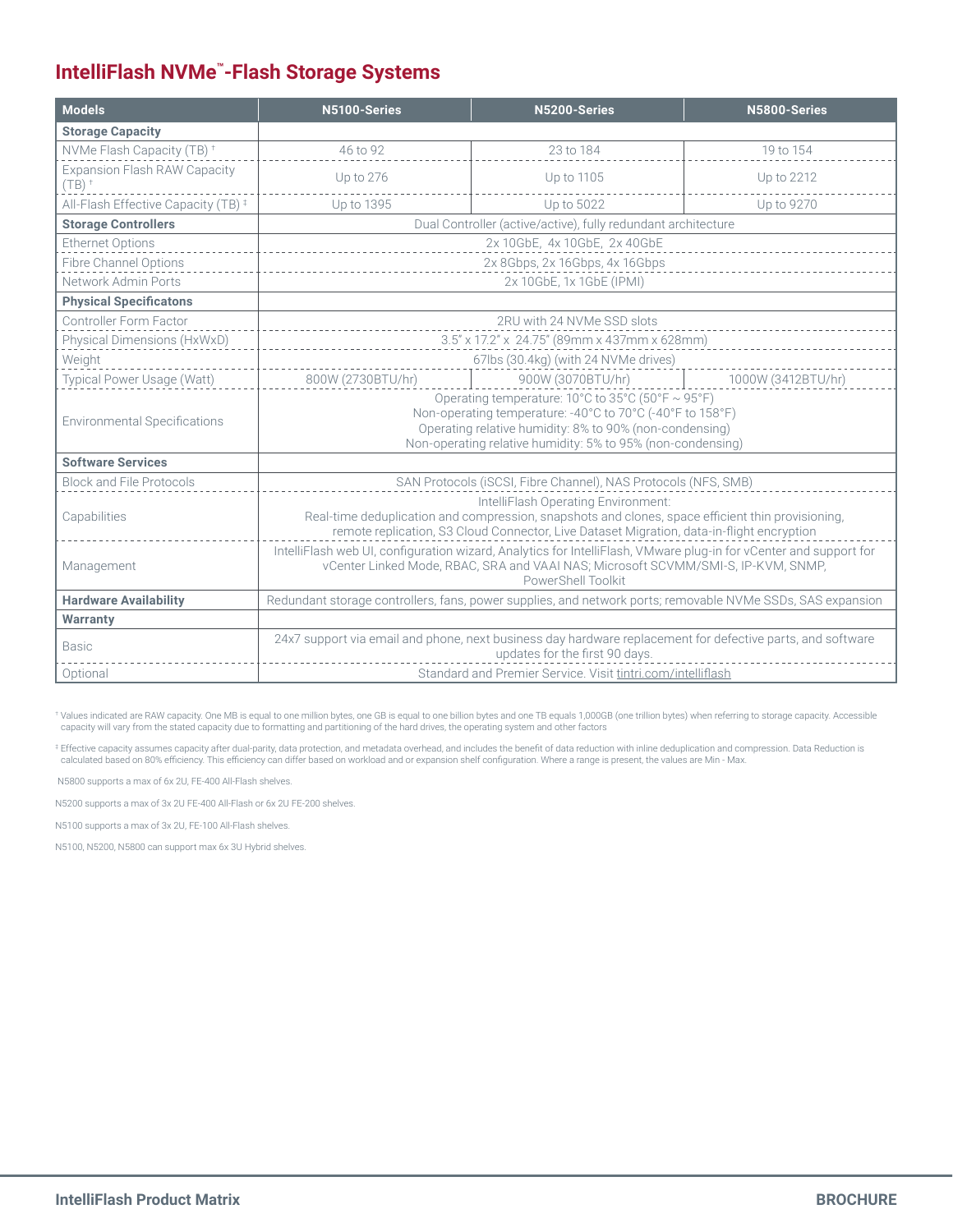# **IntelliFlash High-Density Flash Storage Systems**

| <b>Models</b>                                                                                                     | HD2040-100                                                                                                                                                                                             | HD2080-200                                                                                                | HD2160-400    |  |  |  |
|-------------------------------------------------------------------------------------------------------------------|--------------------------------------------------------------------------------------------------------------------------------------------------------------------------------------------------------|-----------------------------------------------------------------------------------------------------------|---------------|--|--|--|
| <b>Storage Capacity</b>                                                                                           |                                                                                                                                                                                                        |                                                                                                           |               |  |  |  |
| All-Flash RAW Capacity (TB) <sup>+</sup>                                                                          | 92 to 645                                                                                                                                                                                              | 184 to 1290                                                                                               | 368 to 2580   |  |  |  |
| All-Flash Effective Capacity (TB) <sup>‡</sup>                                                                    | 339 to 2511                                                                                                                                                                                            | 662 to 5022                                                                                               | 1325 to 10044 |  |  |  |
| <b>Storage Controllers</b>                                                                                        |                                                                                                                                                                                                        | Dual Controller (active/active), fully redundant architecture                                             |               |  |  |  |
| <b>Ethernet Options</b>                                                                                           |                                                                                                                                                                                                        | 2x 10GbE, 4x 10GbE, 2x 40GbE                                                                              |               |  |  |  |
| <b>Fibre Channel Options</b>                                                                                      |                                                                                                                                                                                                        | 2x 8Gbps, 2x 16Gbps, 4x 16Gbps                                                                            |               |  |  |  |
| Network Admin Ports                                                                                               |                                                                                                                                                                                                        | 2x 1GbE, 1x 1GbE (IPMI)                                                                                   |               |  |  |  |
| <b>Physical Specifications</b>                                                                                    |                                                                                                                                                                                                        |                                                                                                           |               |  |  |  |
| Controller Form Factor                                                                                            |                                                                                                                                                                                                        | 2RU with 24 SAS SDD slots                                                                                 |               |  |  |  |
| Physical Dimensions (HxWxD)                                                                                       |                                                                                                                                                                                                        | $3.5''$ x 17.2" x 25.25" (89mm x 437mm x 642mm)                                                           |               |  |  |  |
| Weight                                                                                                            |                                                                                                                                                                                                        | 82lbs (37kg)                                                                                              |               |  |  |  |
| <b>Typical Power Usage (Watt)</b>                                                                                 | 495W (1690BTU/hr)                                                                                                                                                                                      |                                                                                                           |               |  |  |  |
|                                                                                                                   | Operating temperature: 10°C to 35°C (50°F to 95°F)                                                                                                                                                     |                                                                                                           |               |  |  |  |
| <b>Environmental Specifications</b>                                                                               | Non-operating temperature: -40°C to 70°C (-40°F to 158°F)<br>Operating relative humidity: 8% to 90% (non-condensing)                                                                                   |                                                                                                           |               |  |  |  |
|                                                                                                                   | Non-operating relative humidity: 5% to 95% (non-condensing)                                                                                                                                            |                                                                                                           |               |  |  |  |
| <b>Software Services</b>                                                                                          |                                                                                                                                                                                                        |                                                                                                           |               |  |  |  |
| <b>Block and File Protocols</b>                                                                                   |                                                                                                                                                                                                        | SAN protocols (iSCSI, Fibre Channel), NAS protocols (NFS, SMB)                                            |               |  |  |  |
|                                                                                                                   | IntelliFlash Operating Environment:                                                                                                                                                                    |                                                                                                           |               |  |  |  |
| Real-time deduplication and compression, snapshots and clones, space efficient thin provisioning,<br>Capabilities |                                                                                                                                                                                                        |                                                                                                           |               |  |  |  |
| remote replication, S3 Cloud Connector, Live Dataset Migration, data-at-rest and data-in-flight encryption        |                                                                                                                                                                                                        |                                                                                                           |               |  |  |  |
| Management                                                                                                        | IntelliFlash web UI, configuration wizard, Analytics for IntelliFlash, VMware plug-in for vCenter and support for<br>vCenter Linked Mode, RBAC, SRA and VAAI NAS; Microsoft SCVMM/SMI-S, IP-KVM, SNMP, |                                                                                                           |               |  |  |  |
|                                                                                                                   | PowerShell Toolkit                                                                                                                                                                                     |                                                                                                           |               |  |  |  |
| <b>Hardware Availability</b>                                                                                      | Redundant storage controllers, fans, power supplies, and network ports; removable SSDs, SAS expansion                                                                                                  |                                                                                                           |               |  |  |  |
| <b>Warranty</b>                                                                                                   |                                                                                                                                                                                                        |                                                                                                           |               |  |  |  |
| <b>Basic</b>                                                                                                      |                                                                                                                                                                                                        | 24×7 support via email and phone, next business day hardware replacement for defective parts and software |               |  |  |  |
|                                                                                                                   | updates for the first 90 days.                                                                                                                                                                         |                                                                                                           |               |  |  |  |
| Optional                                                                                                          | Standard and Premier Service. Visit tintri.com/intelliflash                                                                                                                                            |                                                                                                           |               |  |  |  |

\*Values indicated are RAW capacity. One MB is equal to one million bytes, one GB is equal to one billion bytes and one TB equals 1,000GB (one trillion bytes) when referring to storage capacity. Accessible<br>capacity will var

‡Effective capacity assumes capacity after dual-parity, data protection, and metadata overhead, and includes the benefit of data reduction with inline deduplication and compression. Data Reduction is<br>⊂calculated based on

Max All Flash effective capacity calculated based on the following expansion units attachments: HD2160-400 + 6x FE-400, HD2080-200 + 6x FE-200, HD2040-100 + 6x FE-100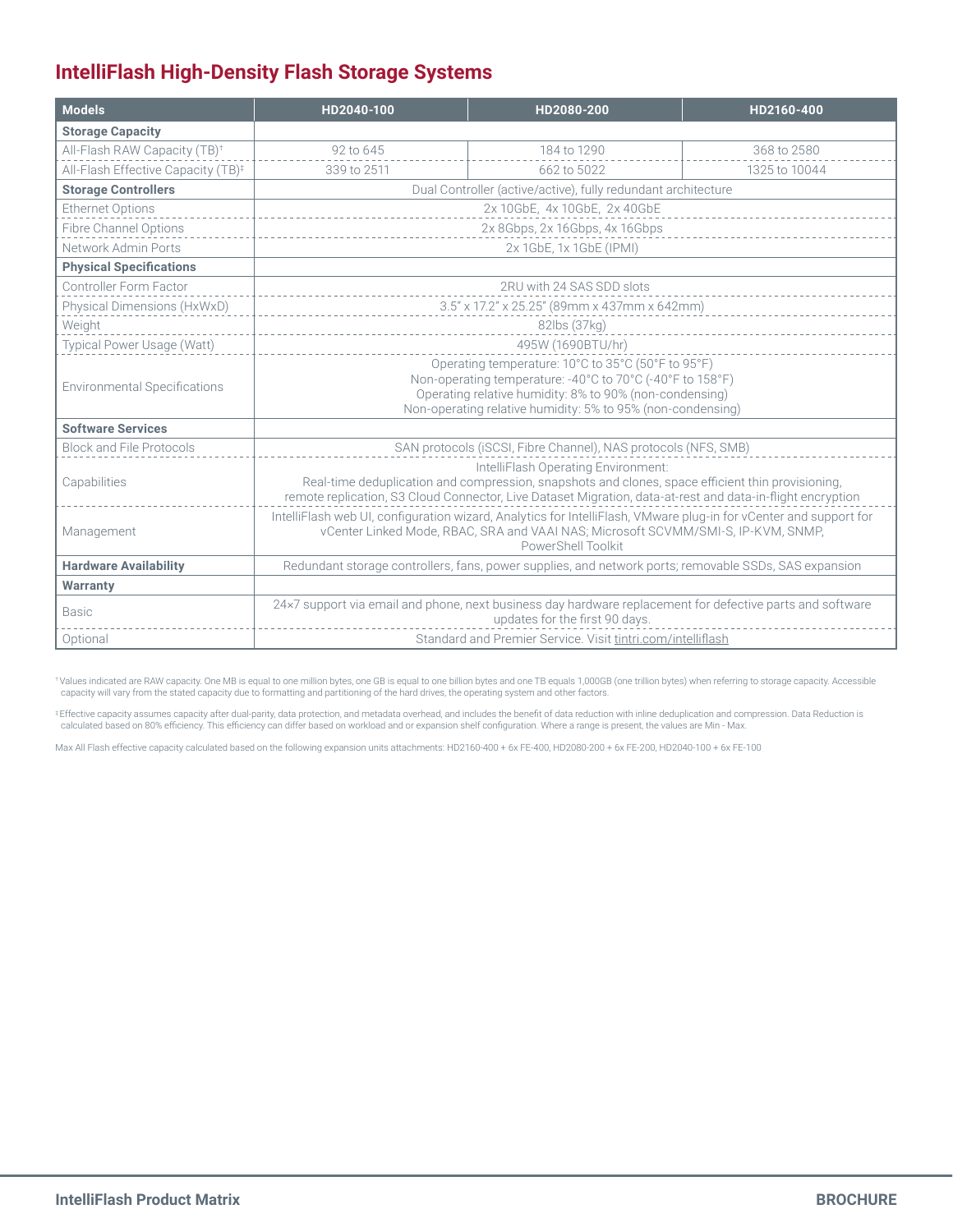# **IntelliFlash All-Flash Storage Systems**

| <b>Models</b>                                  | T4600                                                                                                                                                                                                                                                  | T4700                                                          | T4800 |  |  |
|------------------------------------------------|--------------------------------------------------------------------------------------------------------------------------------------------------------------------------------------------------------------------------------------------------------|----------------------------------------------------------------|-------|--|--|
| <b>Storage Capacity</b>                        |                                                                                                                                                                                                                                                        |                                                                |       |  |  |
| All-Flash RAW Capacity (TB) <sup>+</sup>       | 11.5                                                                                                                                                                                                                                                   | 23                                                             | 46    |  |  |
| All-Flash Effective Capacity (TB) <sup>‡</sup> | 41                                                                                                                                                                                                                                                     | 83                                                             | 166   |  |  |
| <b>Storage Controllers</b>                     | Dual Controller (active/active), fully redundant architecture                                                                                                                                                                                          |                                                                |       |  |  |
| <b>Ethernet Options</b>                        |                                                                                                                                                                                                                                                        | 2x 10GbE, 4x 10GbE, 2x 40GbE                                   |       |  |  |
| <b>Fibre Channel Options</b>                   | 2x 8Gbps, 2x 16Gbps, 4x 16Gbps                                                                                                                                                                                                                         |                                                                |       |  |  |
| Network Admin Ports                            |                                                                                                                                                                                                                                                        | 2x 10GbE, 1x 1GbE (IPMI)                                       |       |  |  |
| <b>Physical Specifications</b>                 |                                                                                                                                                                                                                                                        |                                                                |       |  |  |
| Controller Form Factor                         |                                                                                                                                                                                                                                                        | 2RU                                                            |       |  |  |
| Physical Dimensions (HxWxD)                    |                                                                                                                                                                                                                                                        | 3.5" x 17.2" x 25.25" (89mm x 437mm x 642mm)                   |       |  |  |
| Weight                                         |                                                                                                                                                                                                                                                        | 80lbs (36.29kg)                                                |       |  |  |
| Typical Power Usage (Watt)                     |                                                                                                                                                                                                                                                        | 495W (1690BTU/hr)                                              |       |  |  |
| <b>Environmental Specifications</b>            | Operating temperature: 10°C to 25°C (50°F to 77°F)<br>Non-operating temperature: -40°C to 70°C (-40°F to 158°F)<br>Operating relative humidity: 20% to 90% (non-condensing)<br>Non-operating relative humidity: 5% to 95% (non-condensing)             |                                                                |       |  |  |
| <b>Software Services</b>                       |                                                                                                                                                                                                                                                        |                                                                |       |  |  |
| <b>Block and File Protocols</b>                |                                                                                                                                                                                                                                                        | SAN protocols (iSCSI, Fibre Channel), NAS protocols (NFS, SMB) |       |  |  |
| Capabilities                                   | IntelliFlash Operating Environment:<br>Real-time deduplication and compression, snapshots and clones, space efficient thin provisioning,<br>remote replication, S3 Cloud Connector, Live Dataset Migration, data-at-rest and data-in-flight encryption |                                                                |       |  |  |
| Management                                     | IntelliFlash web UI, configuration wizard, Analytics for IntelliFlash, VMware plug-in for vCenter and support for<br>vCenter Linked Mode, RBAC, SRA and VAAI NAS; Microsoft SCVMM/SMI-S, IP-KVM, SNMP,<br>PowerShell Toolkit                           |                                                                |       |  |  |
| <b>Hardware Availability</b>                   | Redundant storage controllers, fans, power supplies, and network ports; removable SSDs, SAS expansion                                                                                                                                                  |                                                                |       |  |  |
| <b>Warranty</b>                                |                                                                                                                                                                                                                                                        |                                                                |       |  |  |
| <b>Basic</b>                                   | 24×7 support via email and phone, next business day hardware replacement for defective parts and software<br>updates for the first 90 days.                                                                                                            |                                                                |       |  |  |
| Optional                                       |                                                                                                                                                                                                                                                        | Standard and Premier Service. Visit tintri.com/intelliflash    |       |  |  |

\*Values indicated are RAW capacity. One MB is equal to one million bytes, one GB is equal to one billion bytes and one TB equals 1,000GB (one trillion bytes) when referring to storage capacity. Accessible<br>capacity will var

‡ Effective capacity assumes capacity after dual-parity, data protection, and metadata overhead, and includes the benefit of data reduction with inline deduplication and compression. Data Reduction is<br>⊂calculated based on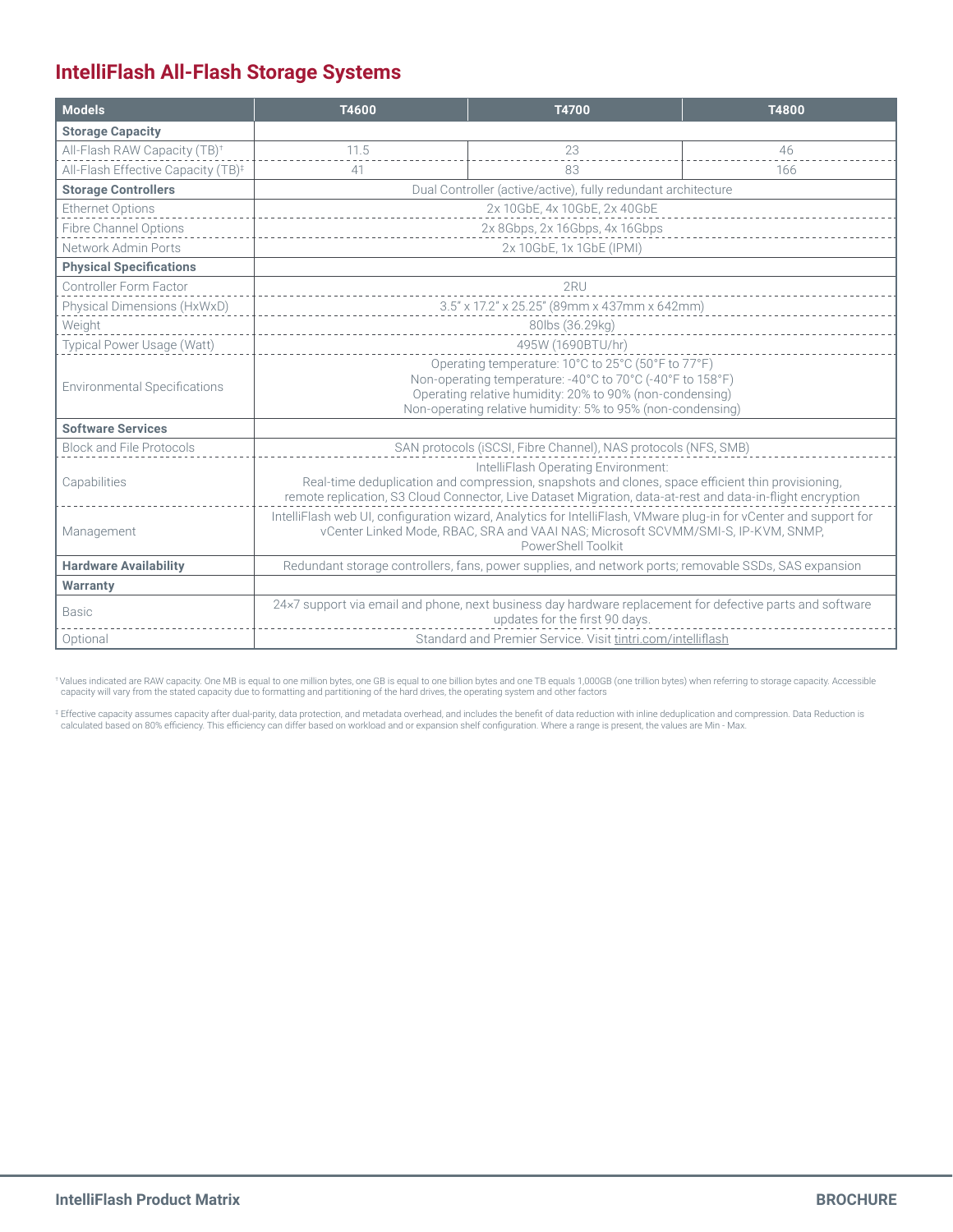# **IntelliFlash Hybrid Storage Systems**

| <b>Models</b>                                            | T4100                                                                                                                                                                                                                                                                                                                                                                                                                                                                                                                                  | T4200       | T4630                                             | T4730                                           | T4760                                             | T4860 |  |  |
|----------------------------------------------------------|----------------------------------------------------------------------------------------------------------------------------------------------------------------------------------------------------------------------------------------------------------------------------------------------------------------------------------------------------------------------------------------------------------------------------------------------------------------------------------------------------------------------------------------|-------------|---------------------------------------------------|-------------------------------------------------|---------------------------------------------------|-------|--|--|
| <b>Storage</b><br>Capacity                               |                                                                                                                                                                                                                                                                                                                                                                                                                                                                                                                                        |             |                                                   |                                                 |                                                   |       |  |  |
| Flash as % of<br><b>Total Usable</b><br>Capacity         | 10%                                                                                                                                                                                                                                                                                                                                                                                                                                                                                                                                    | 20%         | 30%                                               | 30%                                             | 60%                                               | 60%   |  |  |
| Hybrid Flash<br>RAW Capacity<br>$(TB)^{+}$               | 1.4 to 10                                                                                                                                                                                                                                                                                                                                                                                                                                                                                                                              | 5.8 to 40.3 | 17.3                                              | 34.6                                            | 24.5                                              | 51.8  |  |  |
| <b>HDD RAW</b><br>Capacity (TB) <sup>+</sup>             | 26 to 182                                                                                                                                                                                                                                                                                                                                                                                                                                                                                                                              | 52 to 364   | 52                                                | 104                                             | 26                                                | 52    |  |  |
| <b>Hybrid</b><br>Effective<br>Capacity (TB) <sup>‡</sup> | 78 to 693                                                                                                                                                                                                                                                                                                                                                                                                                                                                                                                              | 156 to 1387 | 202                                               | 484                                             | 164                                               | 329   |  |  |
| <b>Storage</b><br><b>Controllers</b>                     | Dual Controller (active/active), fully redundant architecture                                                                                                                                                                                                                                                                                                                                                                                                                                                                          |             |                                                   |                                                 |                                                   |       |  |  |
| <b>Ethernet</b><br>Options                               | 2x 10GbE, 4x 10GbE, 2x 40GbE                                                                                                                                                                                                                                                                                                                                                                                                                                                                                                           |             |                                                   |                                                 |                                                   |       |  |  |
| Fibre Channel<br>Options                                 | 2x 8Gbps, 2x 16Gbps, 4x 16Gbps                                                                                                                                                                                                                                                                                                                                                                                                                                                                                                         |             |                                                   |                                                 |                                                   |       |  |  |
| Network<br>Admin Ports                                   | 2x 1GbE, 1x 1GbE (IPMI)                                                                                                                                                                                                                                                                                                                                                                                                                                                                                                                |             |                                                   |                                                 |                                                   |       |  |  |
| <b>Physical</b><br><b>Specifications</b>                 |                                                                                                                                                                                                                                                                                                                                                                                                                                                                                                                                        |             |                                                   |                                                 |                                                   |       |  |  |
| Controller Form<br>Factor                                |                                                                                                                                                                                                                                                                                                                                                                                                                                                                                                                                        | 3RU         | 5RU                                               | 8RU                                             |                                                   | 5RU   |  |  |
| Physical<br><b>Dimensions</b><br>(HxWxD)                 | 5.25" x 17.2" x 25.25"<br>$(134mm \times 437mm \times 642mm)$                                                                                                                                                                                                                                                                                                                                                                                                                                                                          |             | 8.75" x 17.2" x 25.25"<br>(222mm x 437mm x 642mm) | 14" x 17.2" x 25.25"<br>(357mm x 437mm x 642mm) | 8.75" x 17.2" x 25.25"<br>(222mm x 437mm x 642mm) |       |  |  |
| Weight                                                   | 105lbs (47.63kg)                                                                                                                                                                                                                                                                                                                                                                                                                                                                                                                       |             | 187lbs (85kg)                                     | 292lbs (132kg)                                  | 187lbs (85kg)                                     |       |  |  |
| <b>Typical Power</b><br>Usage (Watt)                     | 423W (1443BTU/hr)                                                                                                                                                                                                                                                                                                                                                                                                                                                                                                                      |             | 691W (2358BTU/hr)                                 | 887W (3026BTU/hr)                               | 691W (2358BTU/hr)                                 |       |  |  |
| Environmental<br>Specifications                          | T4100<br>T4200, T4630, T4730, T4760, T4860<br>Operating temperature: 10°C to 35°C (50°F to 95°F)<br>Operating temperature: 10°C to 25°C (50°F to 77°F)<br>Non-operating temperature: -40°C to 70°C (-40°F to 158°F)<br>Non-operating temperature: -40°C to 70°C (-40°F to 158°F)<br>Operating relative humidity: 20% to 90% (non-condensing)<br>Operating relative humidity: 20% to 90% (non-condensing)<br>Non-operating relative humidity: 5% to 95% (non-condensing)<br>Non-operating relative humidity: 5% to 95% (non-condensing) |             |                                                   |                                                 |                                                   |       |  |  |
| <b>Software</b><br><b>Services</b>                       |                                                                                                                                                                                                                                                                                                                                                                                                                                                                                                                                        |             |                                                   |                                                 |                                                   |       |  |  |
| <b>Block and File</b><br>Protocols                       | SAN Protocols (iSCSI, Fibre Channel), NAS Protocols (NFS, SMB)                                                                                                                                                                                                                                                                                                                                                                                                                                                                         |             |                                                   |                                                 |                                                   |       |  |  |
| Capabilities                                             | IntelliFlash Operating Environment:<br>Real-time deduplication and compression, snapshots and clones, space efficient thin provisioning, remote replication,<br>S3 Cloud Connector, Live Dataset Migration, data-at-rest and data-in-flight encryption                                                                                                                                                                                                                                                                                 |             |                                                   |                                                 |                                                   |       |  |  |
| Management                                               | IntelliFlash web UI, configuration wizard, Analytics for IntelliFlash, VMware plug-in for vCenter and support for vCenter Linked Mode,<br>RBAC, SRA and VAAI NAS; Microsoft SCVMM/SMI-S, IP-KVM, SNMP,<br>PowerShell Toolkit                                                                                                                                                                                                                                                                                                           |             |                                                   |                                                 |                                                   |       |  |  |
| Hardware<br>Availability                                 | Redundant storage controllers, fans, power supplies, and network ports; removable SSDs and HDDs, SAS expansion                                                                                                                                                                                                                                                                                                                                                                                                                         |             |                                                   |                                                 |                                                   |       |  |  |
| <b>Warranty</b>                                          |                                                                                                                                                                                                                                                                                                                                                                                                                                                                                                                                        |             |                                                   |                                                 |                                                   |       |  |  |
| Basic                                                    | 24x7 support via email and phone, next business day hardware replacement for defective parts and software updates for the first 90<br>days.                                                                                                                                                                                                                                                                                                                                                                                            |             |                                                   |                                                 |                                                   |       |  |  |
| Optional                                                 | Standard and Premier Service. Visit tintri.com/intelliflash                                                                                                                                                                                                                                                                                                                                                                                                                                                                            |             |                                                   |                                                 |                                                   |       |  |  |

† Values indicated are RAW capacity. One MB is equal to one million bytes, one GB is equal to one billion bytes and one TB equals 1,000GB (one trillion bytes) when referring to storage capacity. Accessible capacity will vary from the stated capacity due to formatting and partitioning of the hard drives, the operating system and other factors

‡ Effective capacity assumes capacity after dual-parity, data protection, and metadata overhead, and includes the benefit of data reduction with inline deduplication and compression. Data Reduction is<br>calculated based on 8